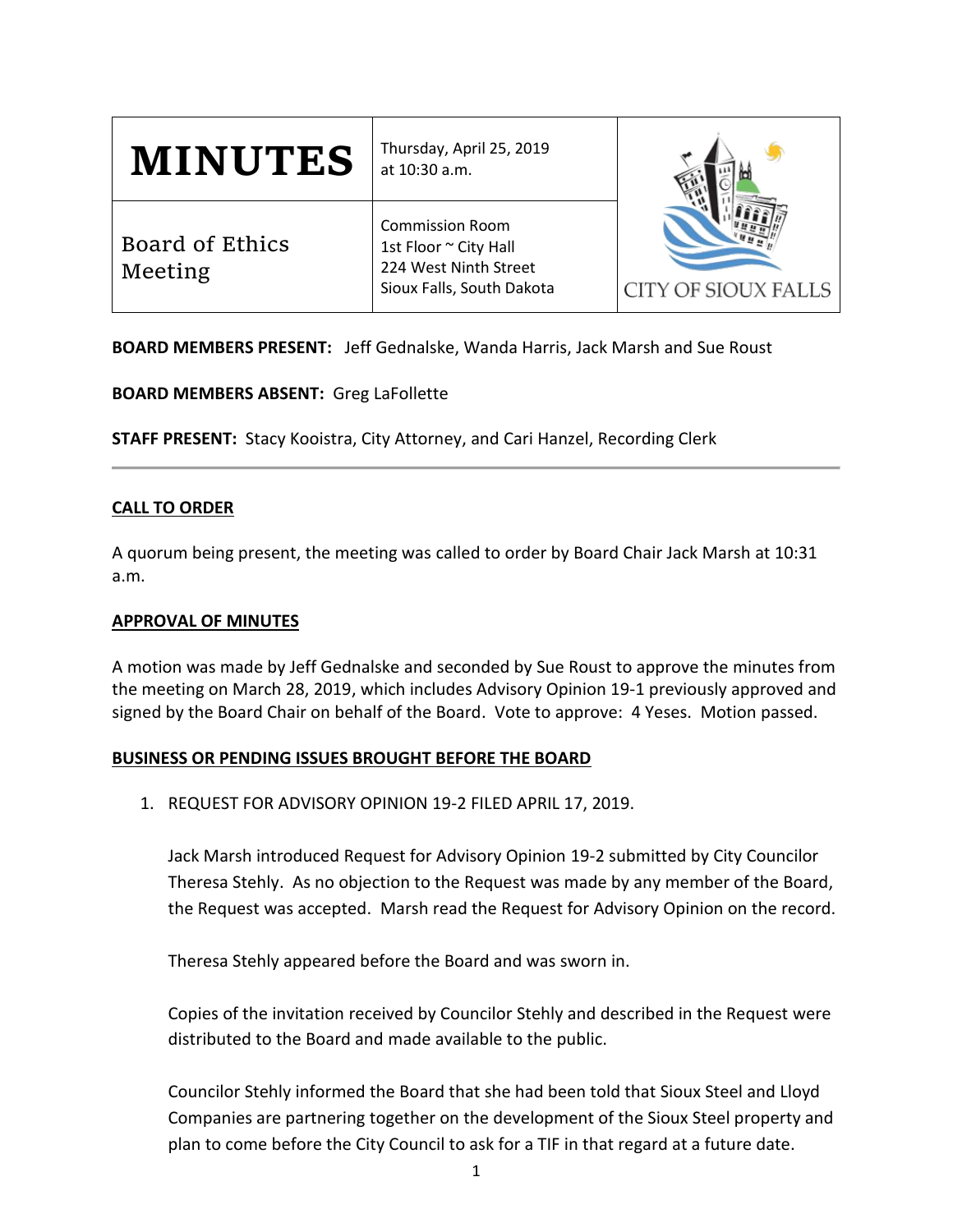Councilor Stehly provided testimony before the Board regarding her knowledge of the event in question as well as numerous other examples of events Council members are routinely invited to where food and or beverages may be served.

Councilor Stehly clarified that Sioux Steel is organizing the event in question and that Lloyd Companies informed her that they were not encouraging it.

The invitation identified that the event is in two parts: the presentations at 4:00 p.m. at the Receiving Building of Sioux Steel Company and heavy appetizers and drinks at 5:00 p.m. at The Market.

Councilor Stehly informed the Board that she is not questioning the attendance at the presentations at 4:00 p.m., only the event following where heavy appetizers and drinks will be served.

Stacy Kooistra advised the Board on the pertinent ordinances they should consider and what the Board would need to determine as they discussed the Request for Advisory Opinion.

Discussion regarding the Request for Advisory Opinion was held by the Board.

The Board opened the matter up to public input.

Bruce Danielson was sworn and provided input.

Cheryl Rath was sworn and provided input.

Further discussion was held by the Board, including whether the event would be open to the public and the timing of a potential request for a TIF and subsequent vote of the City Council.

A motion was made by Jeff Gednalske and seconded by Sue Roust that the Board of Ethics has insufficient facts to render an advisory opinion on the question whether a council member may consume free food or drink from an individual or private entity requesting or expected to request Council action that benefits them, and further moved that the Board of Ethics remind Councilors of their obligation to refrain from any appearance of impropriety. Vote to approve: 4 Yeses. Motion passed.

A motion was made by Sue Roust and seconded by Wanda Harris to authorize the Board's legal advisor, Stacy Kooistra, to draft an Advisory Opinion consistent with the discussions and motion of the Board and to authorize the Board Chair to both approve